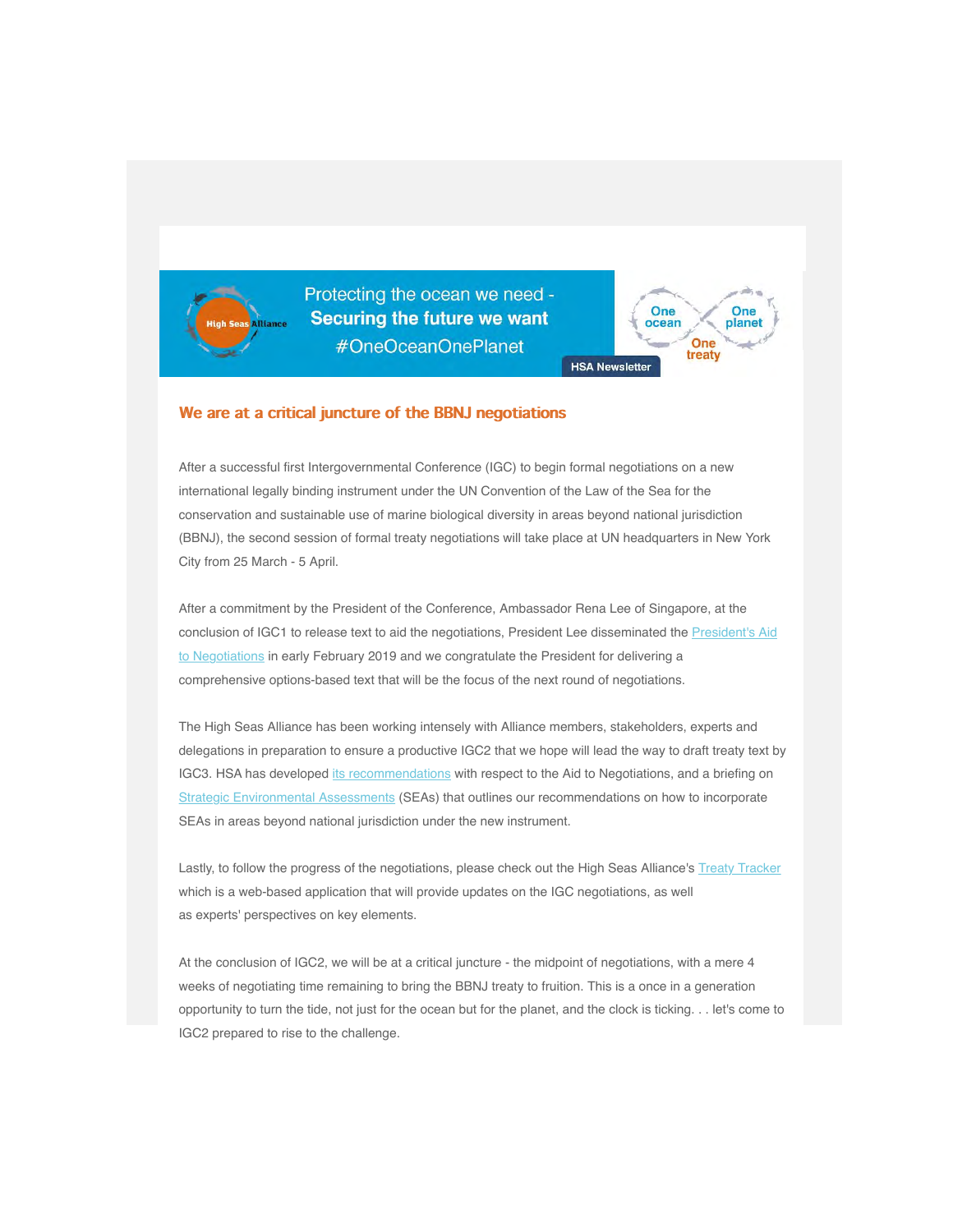Visit us online here at [highseasalliance.org](https://highseasalliance.us9.list-manage.com/track/click?u=bf984bd75a5542e11fb81934c&id=082e2cd5aa&e=cff31a2790)



# Introducing the high seas' lord of the sky

In a public vote, the albatross was selected to represent the importance of high seas biodiversity at these negotiations.

This amazing creature is dependent on the ocean for its survival. Please protect its high seas home through a strong and robust treaty.



# **HSA Science Tours in Lima and Bogotá**

In late February, Foreign Affairs Peru, Foreign Affairs Colombia and HSA members (AIDA, MarViva Foundation, Global Fishing Watch, IUCN, and the Pew Charitable Trusts, among others) organized the Science Tour "*Towards the Negotiation of a New Instrument for the Conservation and Sustainable Use of Marine Biodiversity in Areas Beyond National Jurisdiction.*"

Government officials as well as civil society representatives from NGOs and academia attended the meetings held in Lima on February  $25^{th}$ , and in Bogotá on February  $27^{th}$ , with the view to strengthen national capacities, improve coordination among relevant actors, and enhance discussions on the future BBNJ Treaty. [Read more.](https://highseasalliance.us9.list-manage.com/track/click?u=bf984bd75a5542e11fb81934c&id=6077e0e675&e=cff31a2790)



# **Greenpeace to launch new report: "30x30: Blueprint for Ocean Protection**

Greenpeace is urging governments at the UN to create a strong Global Ocean Treaty which could pave the way for the protection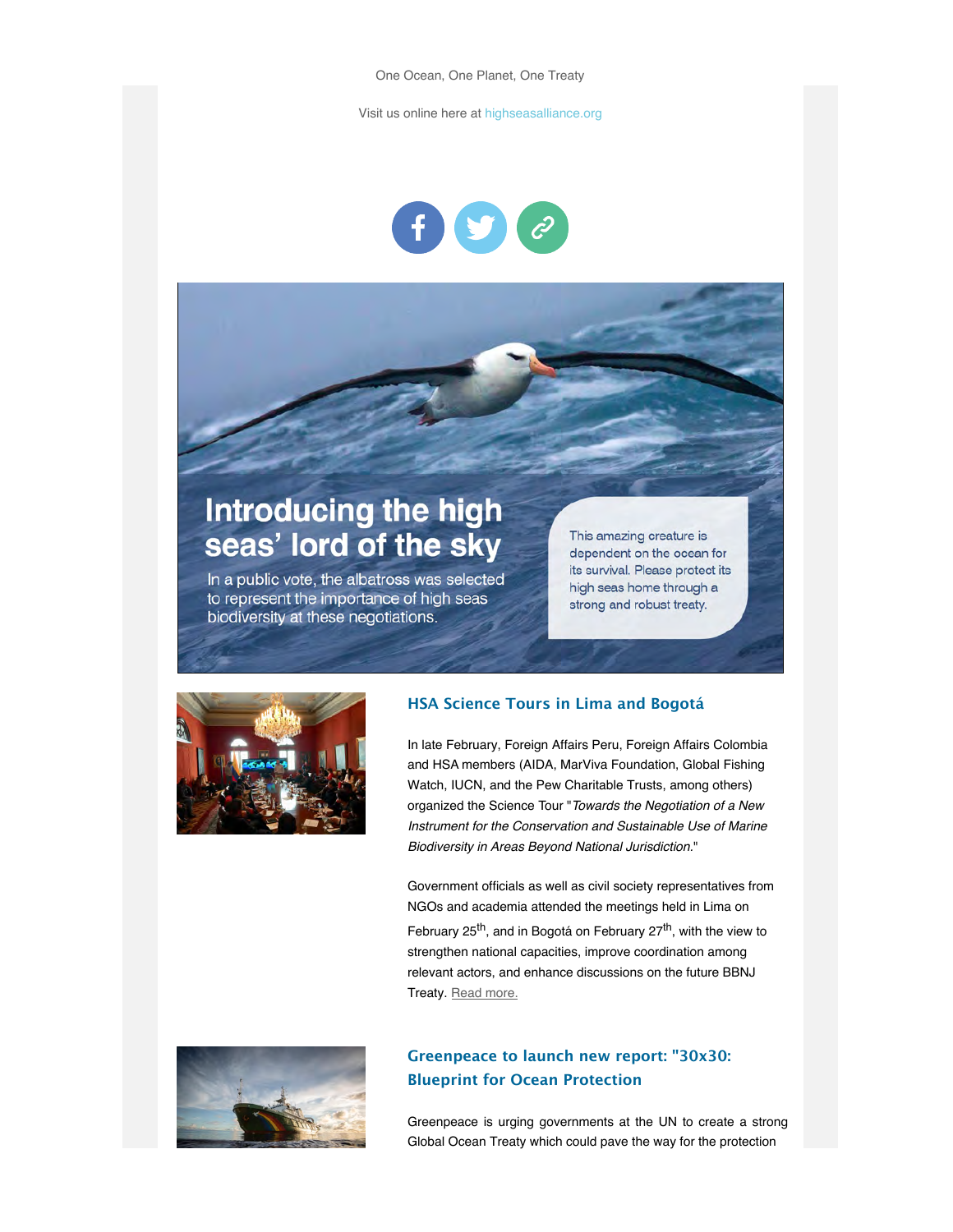of at least 30% of the world's oceans by 2030 via a network of ocean sanctuaries. Over the next 12 months, Greenpeace will sail from the Arctic to Antarctic, undertaking ground-breaking research and investigations, and using what we find to inspire millions around the world to join us in supporting healthy oceans and a strong Global Ocean Treaty by 2020. [Read more.](https://highseasalliance.us9.list-manage.com/track/click?u=bf984bd75a5542e11fb81934c&id=d545fbeb52&e=cff31a2790)



# **Ottawa Workshop: "The Role of Science and a Scientific Body Under the New Instrument"**

As negotiations for a historic high seas ocean treaty continues, the High Seas Alliance members have been organizing a number of meetings and events with governments and regional groups to discuss what a new high seas treaty might include.

Recently, on February 5-6, Global Affairs Canada, Fisheries and Oceans Canada, the High Seas Alliance and Pew Charitable Trusts organized a workshop that focused on the role of science and the new instrument. [Read more.](https://highseasalliance.us9.list-manage.com/track/click?u=bf984bd75a5542e11fb81934c&id=156efc2f1e&e=cff31a2790)



**Thursday, 28 March,** *Mare Geneticum and an Ecosystem Approach: Power, Openness and Sharing* - IUCN, Conference Room 12, 1:15 PM - 2:30 PM

**Monday, 1 April**, *The Role of Science and a Scientific Body Under the New Instrument* - The High Seas Alliance & Canada, Conference Room 4, 1:15 PM - 2:30 PM

**Friday, 29 March,** *Planning and enforcement of the high seas area-based management tools* - The Nature Conservancy, Conference Room 12, 1:15 PM - 2:30PM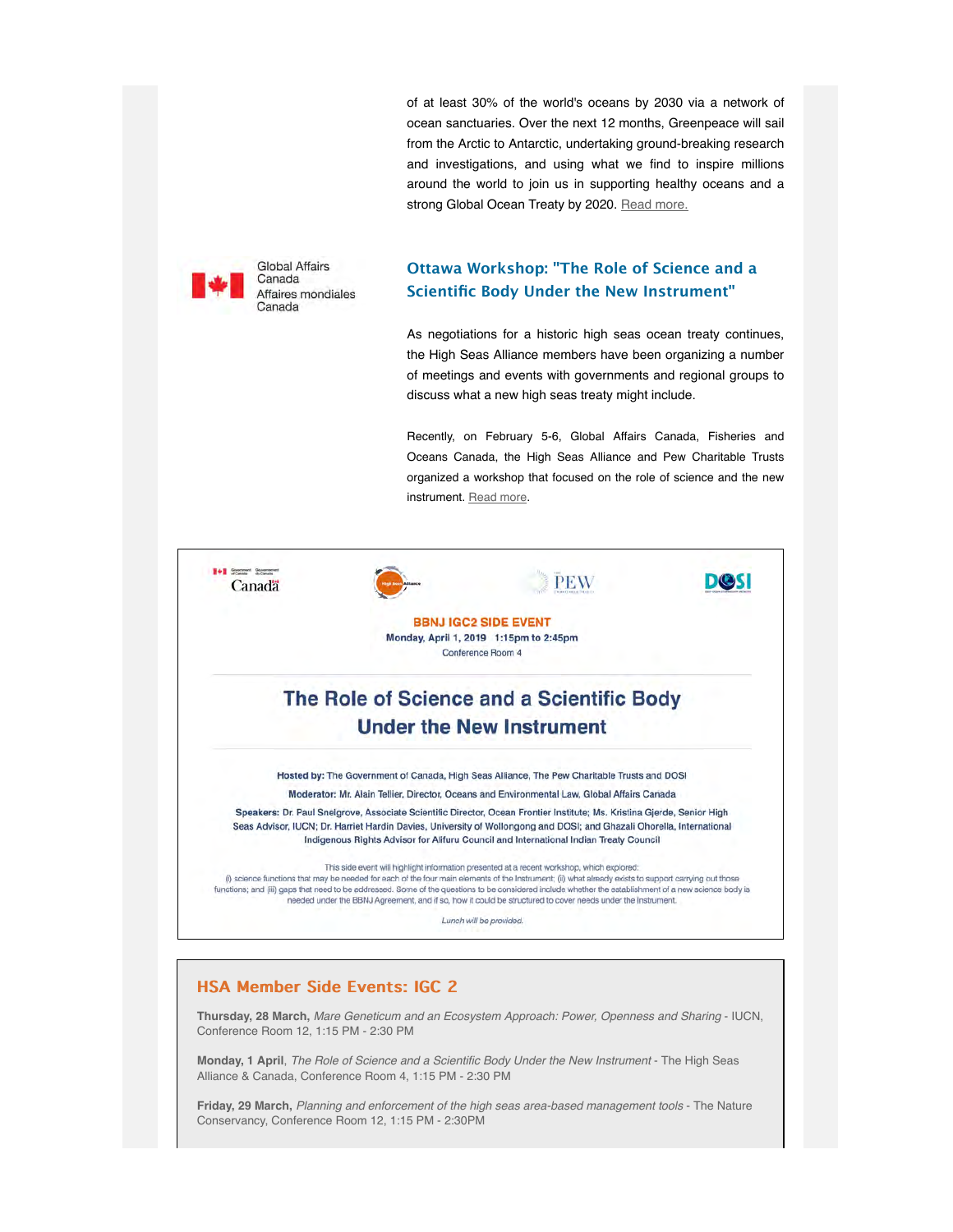**Thursday, 4 April**, *30X30: A Blueprint for Ocean Protection - and how the global ocean treaty can deliver that* - Greenpeace, Conference Room 4, 1:15 PM - 2:30 PM

#### **Upcoming Meetings and Events**

| 2019         |                                                                              |
|--------------|------------------------------------------------------------------------------|
| $2-3$ May    | Informal Consultations of State Parties<br>to UN Fish Stocks Agreement, UNHQ |
| 20 May       | Global Pact for the Environment Meeting, Nairobi                             |
| 22 May       | International Day of Biodiversity                                            |
| 8 June       | World Ocean Day                                                              |
| $10-14$ June | Informal Consultative Process on Law of the Sea, UNHQ                        |
| 17-19 June   | Meeting of States Parties to UNCLOS, UNHQ                                    |
| 29-30 July   | Regular Process for Global Report and Assessment, UNHQ                       |
| 19-30 August | Third Session of Intergovernmental Conference on BBNJ, UNHQ                  |

#### **Recent Reports and Studies**

[A, Friedman. Beyond "not undermining": Possibilities for global cooperation to improve environmental](https://highseasalliance.us9.list-manage.com/track/click?u=bf984bd75a5542e11fb81934c&id=06ff91f63e&e=cff31a2790) protection in areas beyond national jurisdiction, Journal of Marine Science, 2019.

[E. Popova et al. Ecological connectivity between the areas beyond national jurisdiction and coastal waters:](https://highseasalliance.us9.list-manage.com/track/click?u=bf984bd75a5542e11fb81934c&id=df43870e70&e=cff31a2790) Safeguarding interests of coastal communities in developing countries, Marine Policy, 2019

[H. Muraki Gottlieb et al. Area Based Management Tools, Including Marine Protected Areas in Areas Beyond](https://highseasalliance.us9.list-manage.com/track/click?u=bf984bd75a5542e11fb81934c&id=da14b015fc&e=cff31a2790) National Jurisdiction, IUCN, 2018

[R. Warner. Oceans in Transition: Incorporating climate change impacts into environmental impact](https://highseasalliance.us9.list-manage.com/track/click?u=bf984bd75a5542e11fb81934c&id=89de42e82d&e=cff31a2790) assessment for marine areas beyond national jurisdiction, Ecology Law Quarterly, 2018.

## **Welcome to our newest High Seas Alliance Members**

We would like to officially welcome [Oceans North](https://highseasalliance.us9.list-manage.com/track/click?u=bf984bd75a5542e11fb81934c&id=509092ef9e&e=cff31a2790) and [Greenovation Hub](https://highseasalliance.us9.list-manage.com/track/click?u=bf984bd75a5542e11fb81934c&id=4f8be71143&e=cff31a2790) as the two newest members to join the High Seas Alliance. Oceans North is a Canadian-based NGO that partners with communities and indigenous organizations that advocate for a healthy ocean, where human needs can be met in step with the preservation of biological abundance. Greenovation Hub is a Chinese-based NGO that promotes the development and implementation of sound climate and environmental friendly policies through conducting indepth analysis and research, and fostering dialogues among stakeholders, in order to drive China's green transition towards a sustainable, equitable and climate resilient future, contributing to the reduction of global ecological footprint

The HSA is comprised of 40+ non-governmental partner organizations and the IUCN who are actively working together to strengthen ocean governance and promote robust protection for marine life in the high seas.